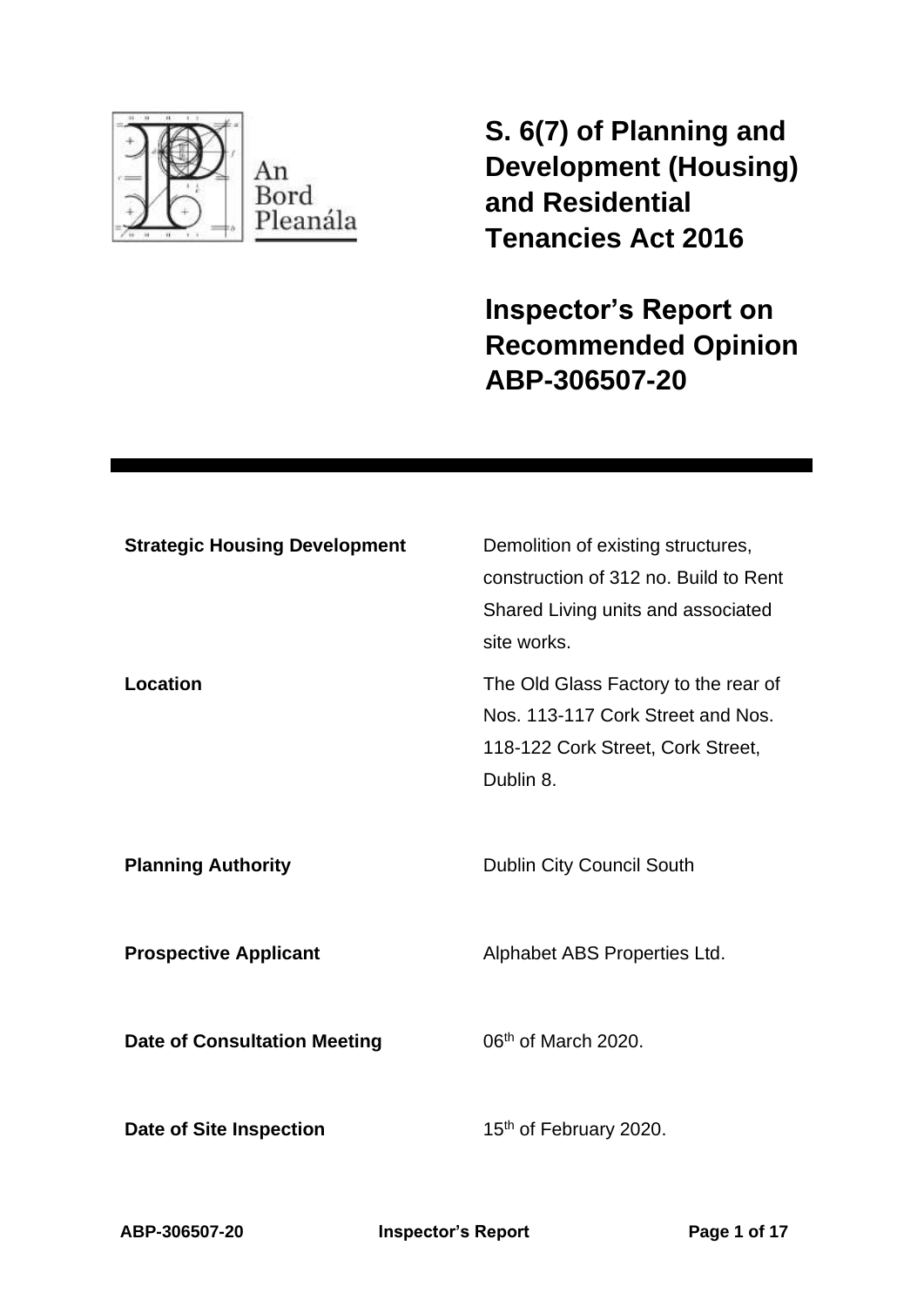**Inspector Karen Hamilton**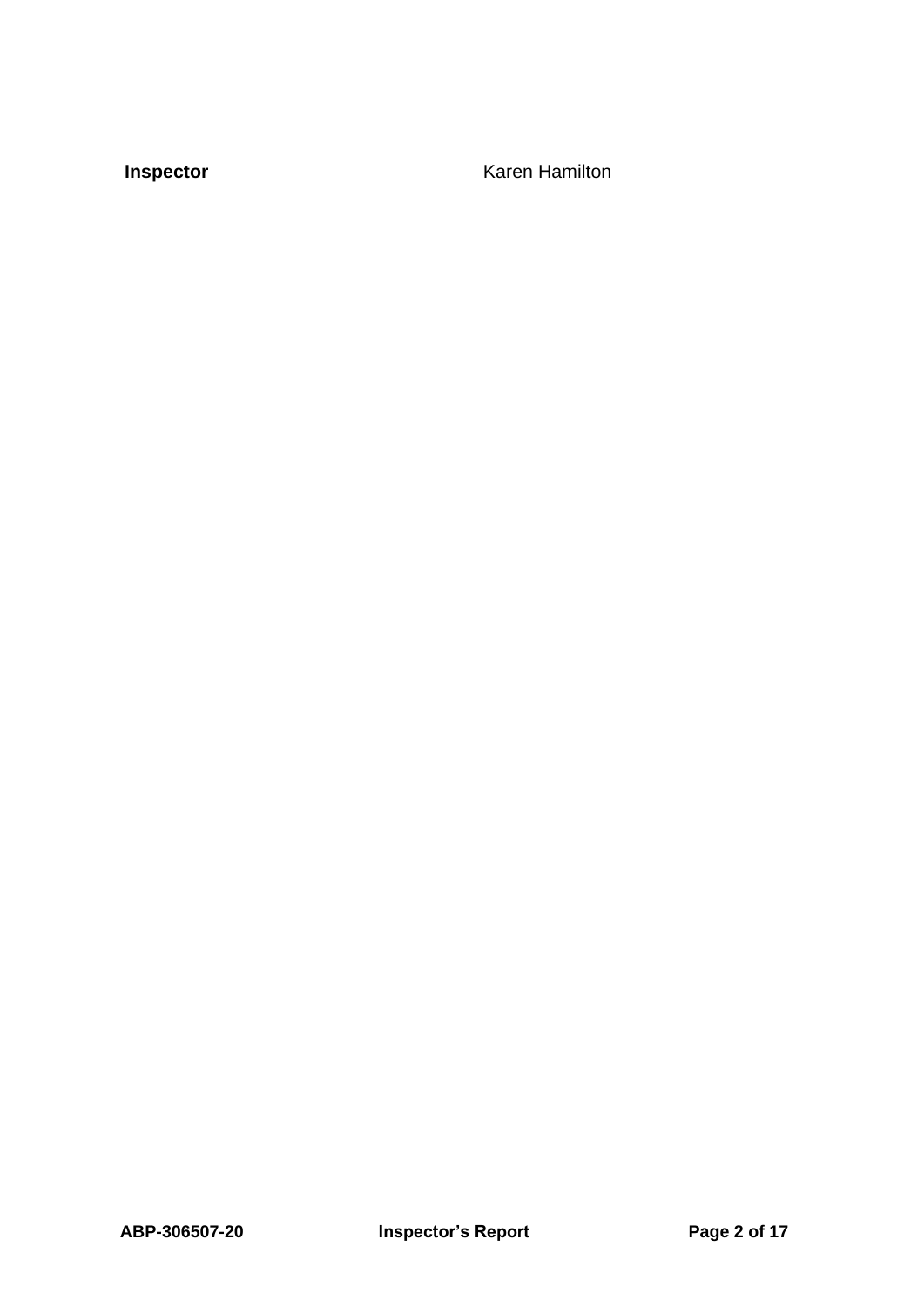# **Contents**

| 10.0 |  |
|------|--|
| 11.0 |  |
| 12.0 |  |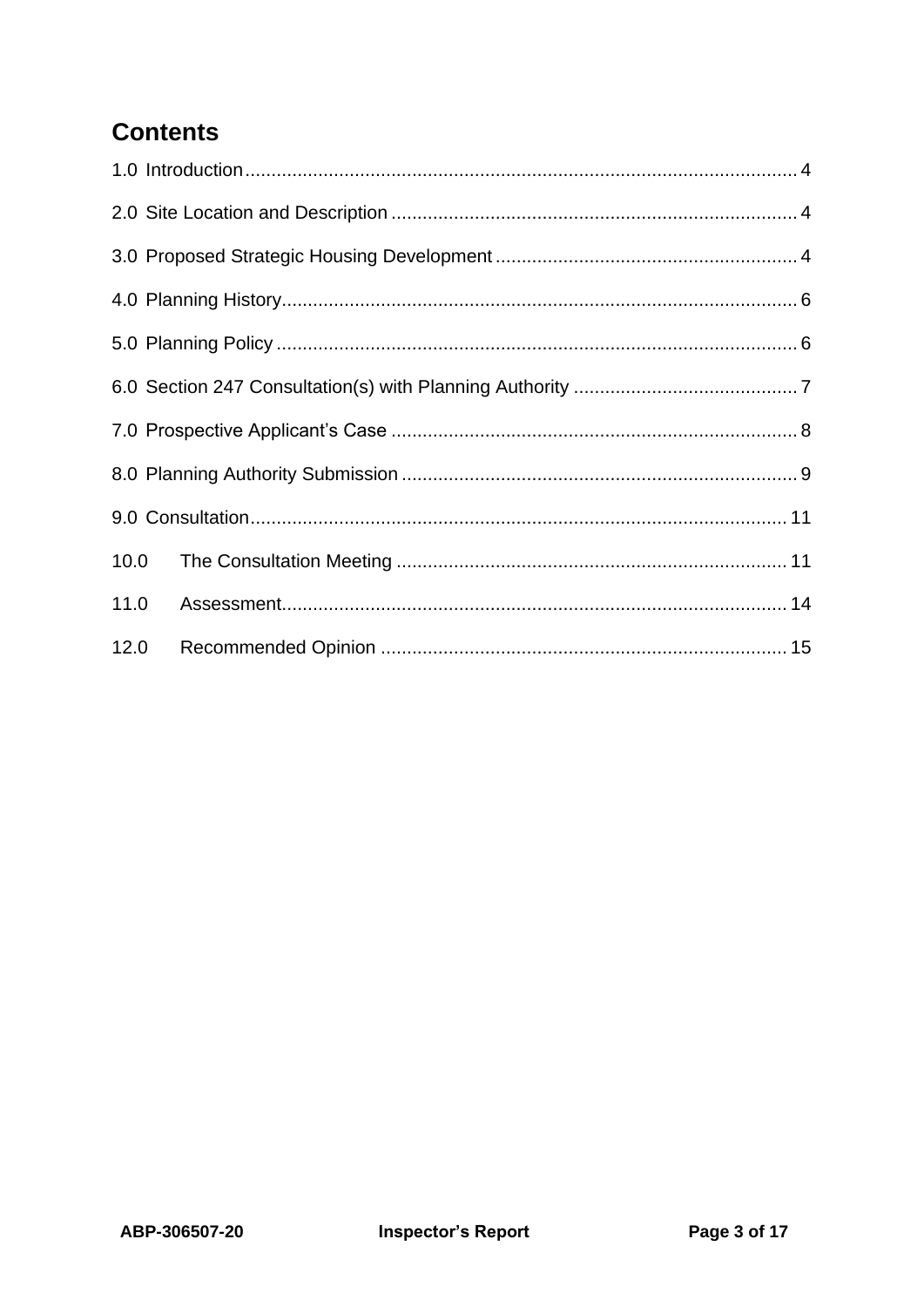### <span id="page-3-0"></span>1.0 **Introduction**

Having regard to the consultation that has taken place in relation to the proposed development and also having regard to the submissions from the planning authority, the purpose of this report is to form a recommended opinion as to whether the documentation submitted with the consultation request under section 5(5) of the Planning and Development (Housing) and Residential Tenancies Act 2016 - (i) constitutes a reasonable basis for an application under section 4, or (ii) requires further consideration and amendment in order to constitute a reasonable basis for an application under section 4.

## <span id="page-3-1"></span>2.0 **Site Location and Description**

 $2.1.$ The site is a brownfield which comprises of a series of vacant properties between No 118-122 Cork Street, Dublin 8. The site extends from the south, along Cork Street, to the north, adjoining John Street South, with access onto both streets. In addition to the derelict buildings along Cork Street, the site comprises of old warehouse buildings associated with an old glass factory. John Street South is predominantly residential and there is a small number of industrial/ commercial type premises to the rear directly adjoining the site. An apartment development, Brabazon Apartments, is located to the west, bounding the edge of the subject site.

## <span id="page-3-2"></span>3.0 **Proposed Strategic Housing Development**

 $3.1.$ The proposed development would comprise of a shared living accommodation for 313 single occupancy bed spaces and 7 no. accessible rooms, communal amenity space and associated site works.

| <b>Parameters</b> | <b>Site Proposal</b>      |
|-------------------|---------------------------|
| Height            | 4-7 over basement (24.7m) |
| <b>Plot Ratio</b> | 2.77                      |

### **Development Parameters**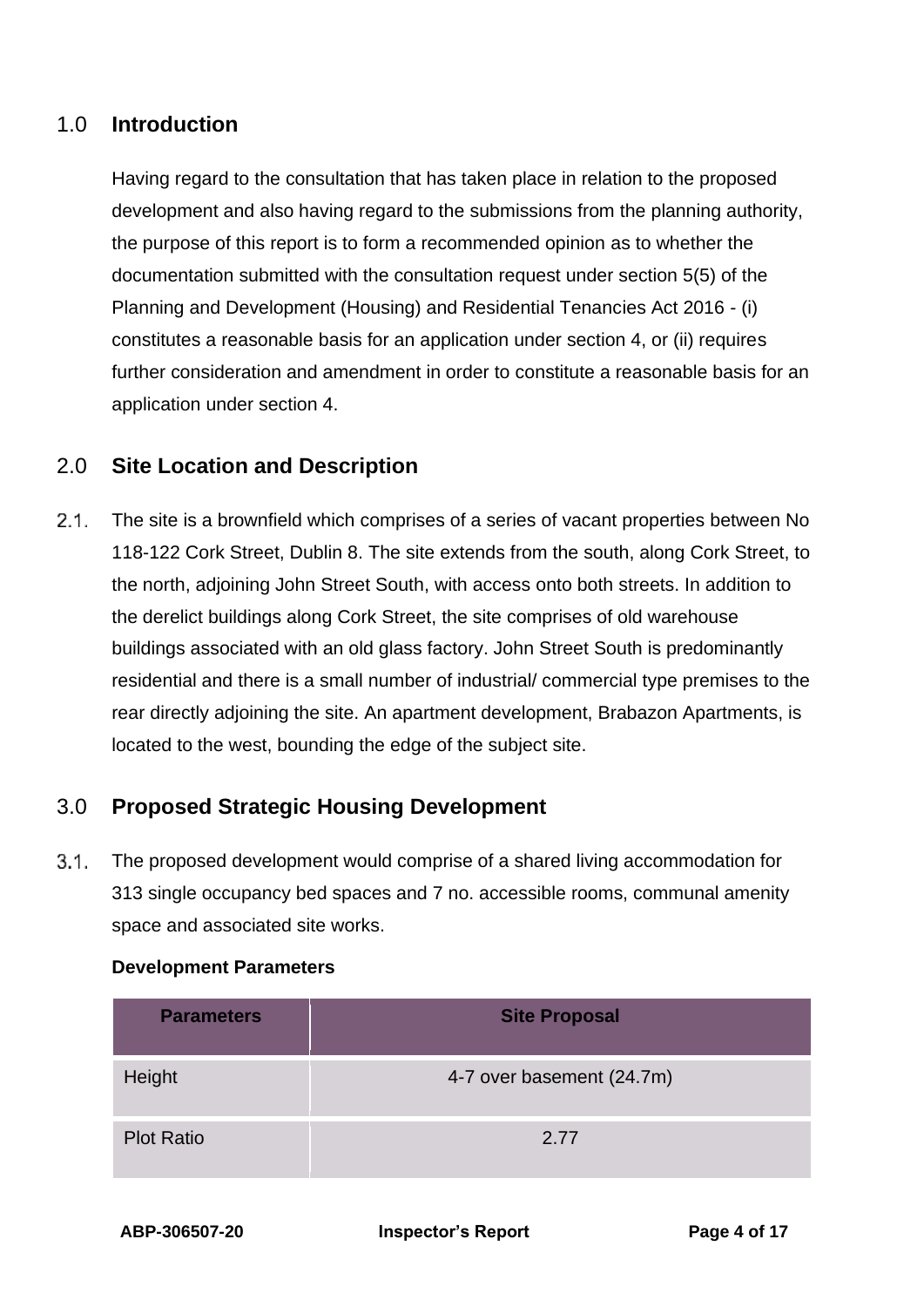| <b>Site Coverage</b>                | 47.9%                                                      |  |
|-------------------------------------|------------------------------------------------------------|--|
| <b>Residential Amenity</b><br>Space | 2,195m <sup>2</sup>                                        |  |
| No. of Residential<br><b>Units</b>  | 312 single occupancy bed space                             |  |
| Kitchen/living/dining               | 3.71m <sup>2</sup> per person                              |  |
| Communal space<br>(ground floor)    | 546m <sup>2</sup>                                          |  |
| <b>Car Parking</b>                  | $\mathbf{1}$<br>No. disabled parking space at ground level |  |
|                                     | Access from the rear at John Street South                  |  |
| <b>Bike Parking</b>                 | Basement cycle parking 365 no spaces                       |  |

## Bedroom type breakdown

| <b>9 bedroom Types</b> | Area (GFS) m2 | no              |
|------------------------|---------------|-----------------|
| 01                     | 17.5          | 261 (83%)       |
| 01 B                   | 19            | 5               |
| 01 C                   | 16.6          | 15              |
| 02                     | 17.5          | 17              |
| 02 B                   | 17.4          | $\mathbf 1$     |
| 03                     | 24.2          | $6\phantom{1}6$ |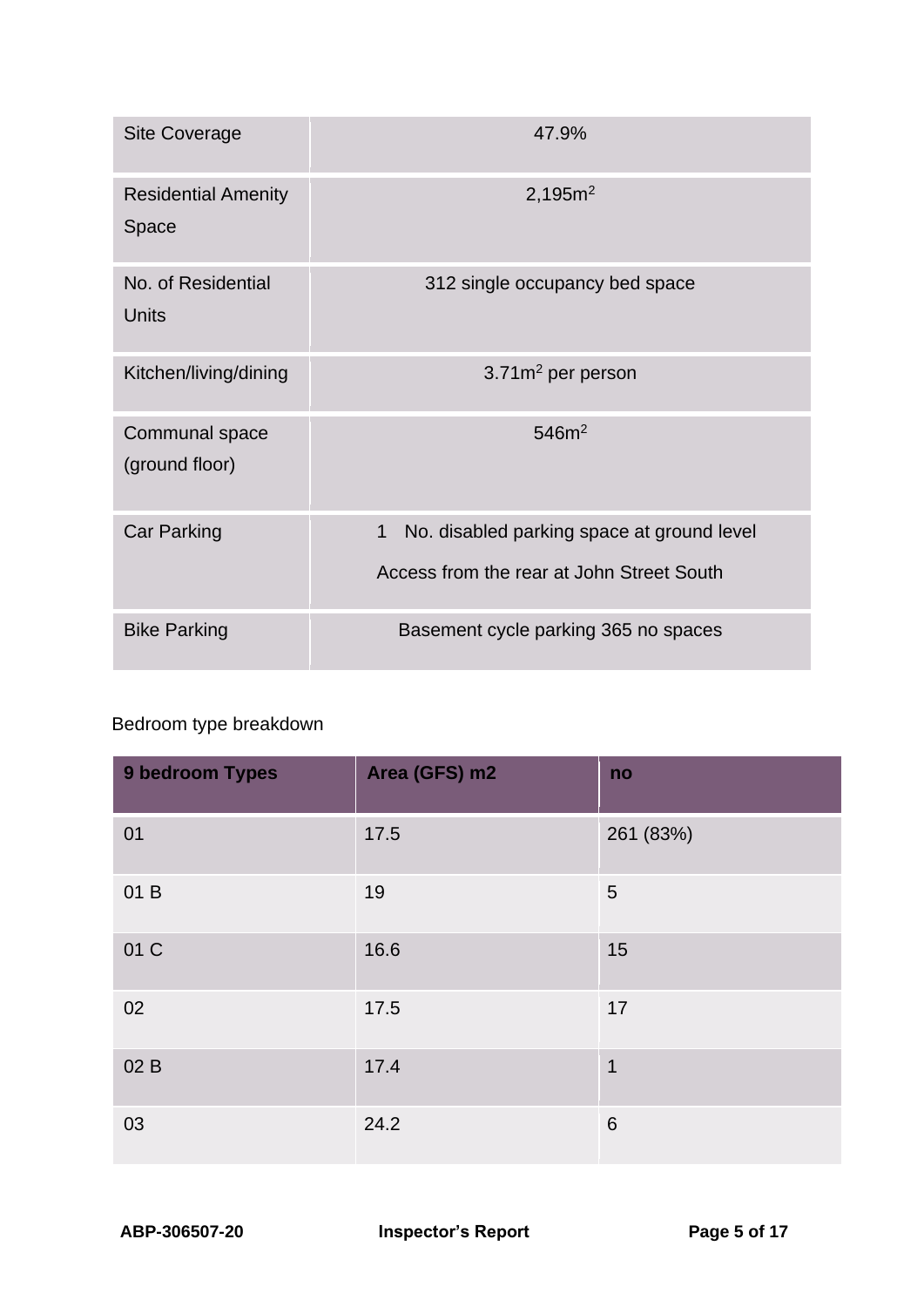| 03A          | 29.2 |     |
|--------------|------|-----|
| 04           | 21.6 | 6   |
| <b>Total</b> |      | 312 |

## <span id="page-5-0"></span>4.0 **Planning History**

### None relevant on the site.

On Opposite side of Cork Street

### **300431-19 (Reg Ref 3323/17)**

Permission granted for 28m high building along St Luke's Avenue, 200m to the west of the site. (Subject building proposed 24.7m).

### **300184-17 (SHD application)**

Permission granted for 399 no. student accommodation units on the opposite side of Cork Street.

## <span id="page-5-1"></span>5.0 **Planning Policy**

### $5.1.$ **Sustainable Urban Housing: Design Standards for New Apartments: Guidelines for Planning Authorities (2018)**

Section 5.13 – Shared Accommodation Developments

- Shared Accommodation (2-6 bedrooms) share a common area
- Table 5a- Min bedroom size (single  $12m^2/d$  double  $18m^2$ )
- Table 5b- Min common area ( bedrooms  $1-3$  8m<sup>2</sup> per person/  $4-6$  extra  $4m^2$ per person)
- SPPR 9- No dwelling mix required/ Flexibility regarding storage and amenity space based on compensatory communal amenity space.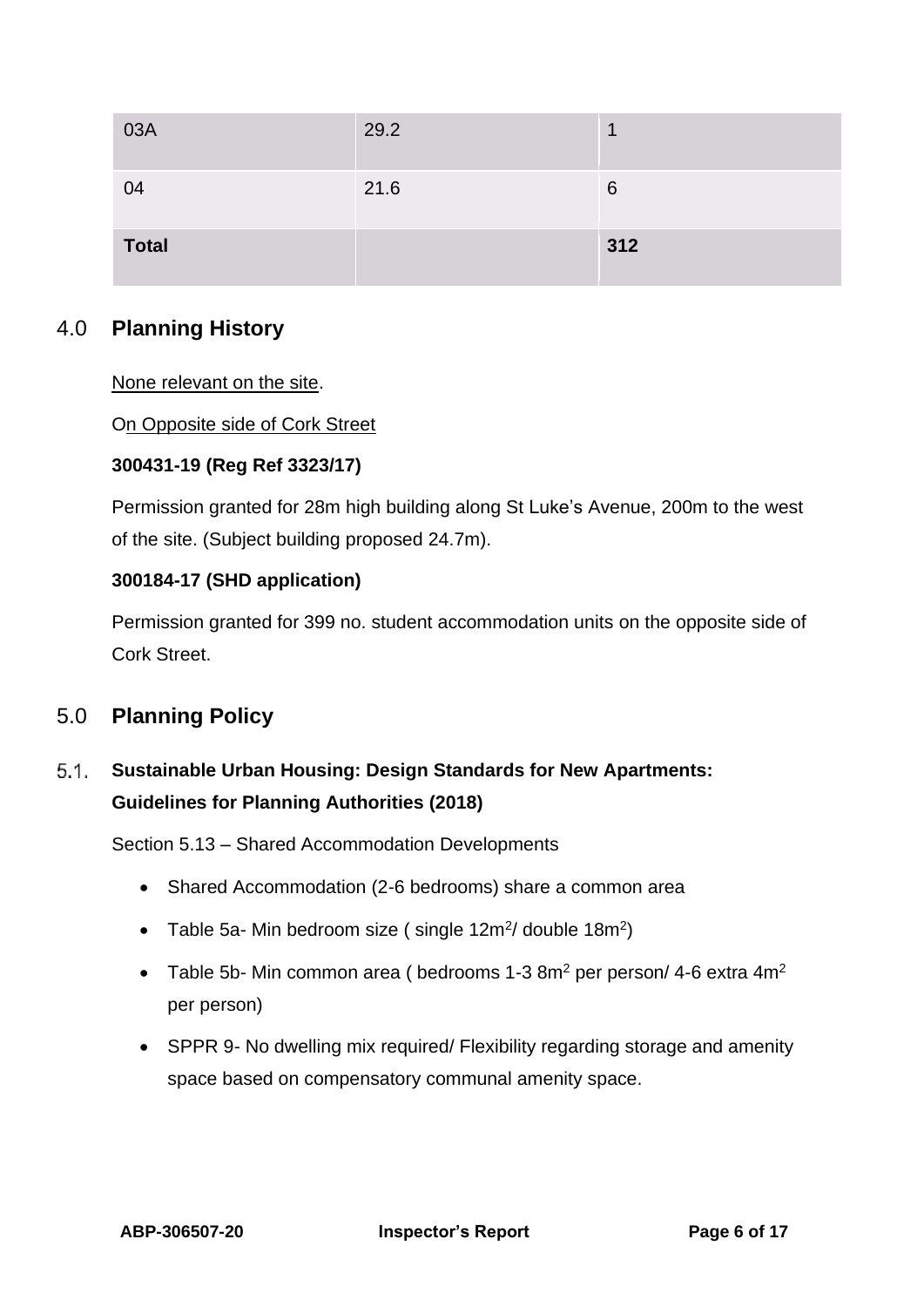#### $5.2.$ **Dublin City Development Plan 2016-2022**

Z4 zoning objective "District Centre" along the front of the site includes "*To provide for and improve mixed-service facilities"*

• Residential is a permissible use.

Z6 zoning objective "Enterprise and Employment" along the rear of the site adjoining Allingham Street includes "*To provide for the creation and protection of enterprise and facilitate opportunities for employment creation"*.

• Residential use is open for consideration and shall be subsidiary to employment-generating uses and shall not conflict with the primary aim of the Z6 land-use zoning to provide for the employment requirements of the city.

Proposed Variation No 20- Ref E14 No 109-114 Cork Street- Map

• Proposed zoning change from Z6 to Z 10 (at the rear of the site)

#### $5.3.$ **Proposed Variation No. 20 Address: 109-114 Cork Street, Dublin 8**

- Public notice 28<sup>th</sup> of November 2019
- From: Land Use Zoning Objective **Z6** *'To provide for the creation and protection of enterprise and facilitate opportunities for employment creation'*,
- To: Land Use Zoning Objective **Z10** '*To consolidate and facilitate the development of inner city and inner suburban sites for mixed-uses, with residential the predominant use in suburban locations, and office / retail / residential the predominant uses in inner city areas.'*

#### 5.4. **Liberties LAP 2009-2020**

- Site is located in the Pimlico / Marrowbone Lane character area.
- Page 155: Land use map for the area includes a pedestrian link through part of the site from Cork Street to John Street South.

## <span id="page-6-0"></span>6.0 **Section 247 Consultation(s) with Planning Authority**

 $6.1.$ The submission from the PA refers to three Section 247 meetings undertaken on the 05<sup>th</sup> of September 2019, records for SHDPAC 0076-19 accompanied the submission and the issues raised are summarised below: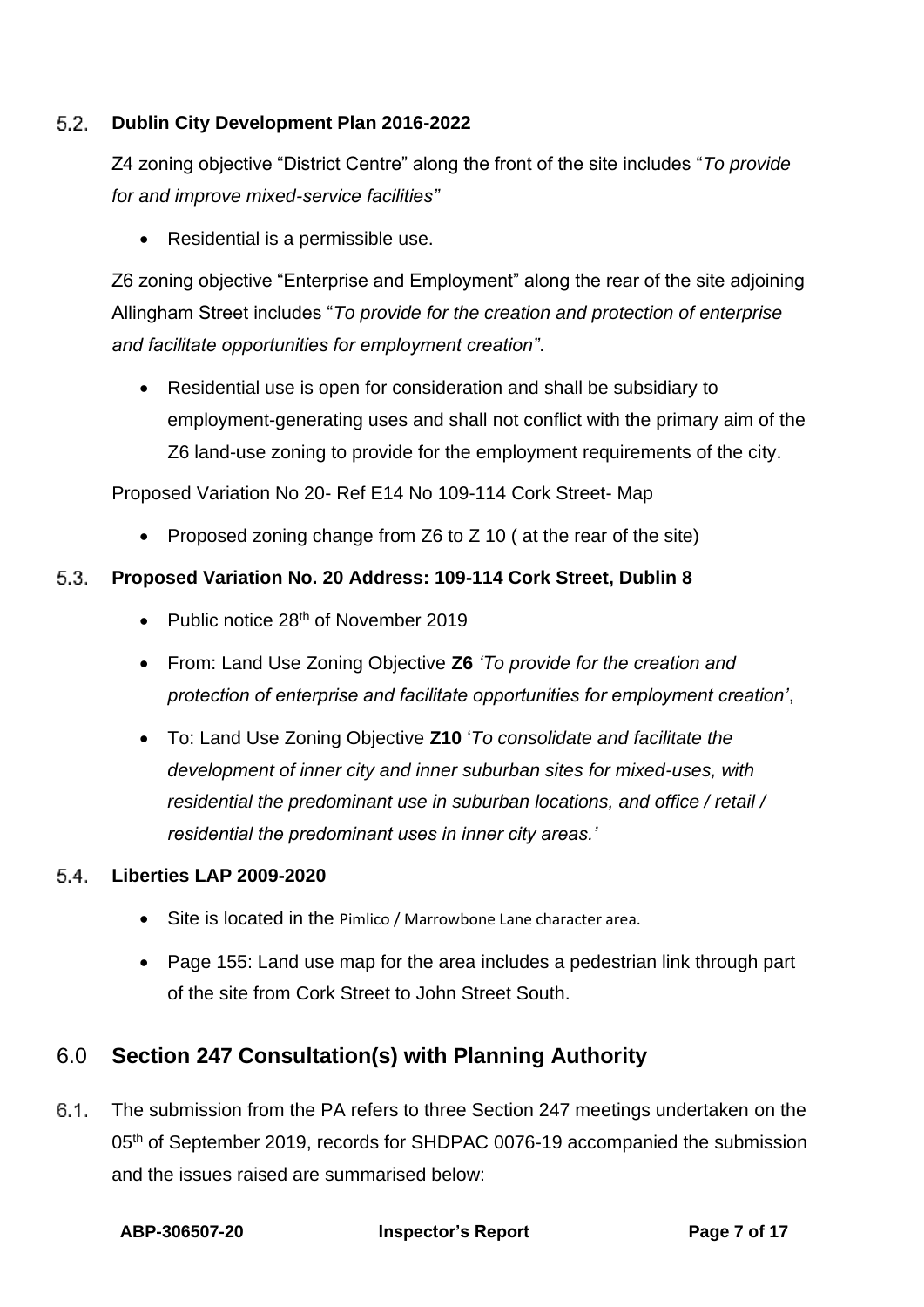- 6,000m<sup>2</sup> of office space included,
- Co-living makes up the bulk of the application,
- Standard room 17.9m<sup>2</sup> single occupancy,
- Community gain for the Liberties area required,
- Terraces along Cork Street may help break up the façade,
- Pedestrian route needs higher access to break it up,
- The façade need broken,
- Office space along the front is recommended,
- Uses at the ground floor should reflect the Z4 zoning,
- <span id="page-7-0"></span>• The height should be justified along Cork Street.

## 7.0 **Prospective Applicant's Case**

 $7.1.$ The application was accompanied by a range of reports and drawings relating to the engineering (flood risk, water and transport) on the site, the residential amenity for the co-living bed spaces, conservation and archaeological assessment and detailed elevations of the proposed building. A Screening Report for Appropriate Assessment accompanied the application.

#### $7.2.$ **Statement of Consistency**

The statement contains an analysis of the site and the wider area, a list of the planning history on the existing and adjacent lands, a background of the proposed development and further details of the proposed scheme as summarised below:

- It is considered the zoning of the rear of the site would be more appropriate in the Z 10 (proposed variation).
- A pedestrian link required to comply with the Liberties LAP is included on part of the application lands.
- The proposal complies with the National Planning Framework.
- The proposal complies with SPPR 3 of the building height guidance.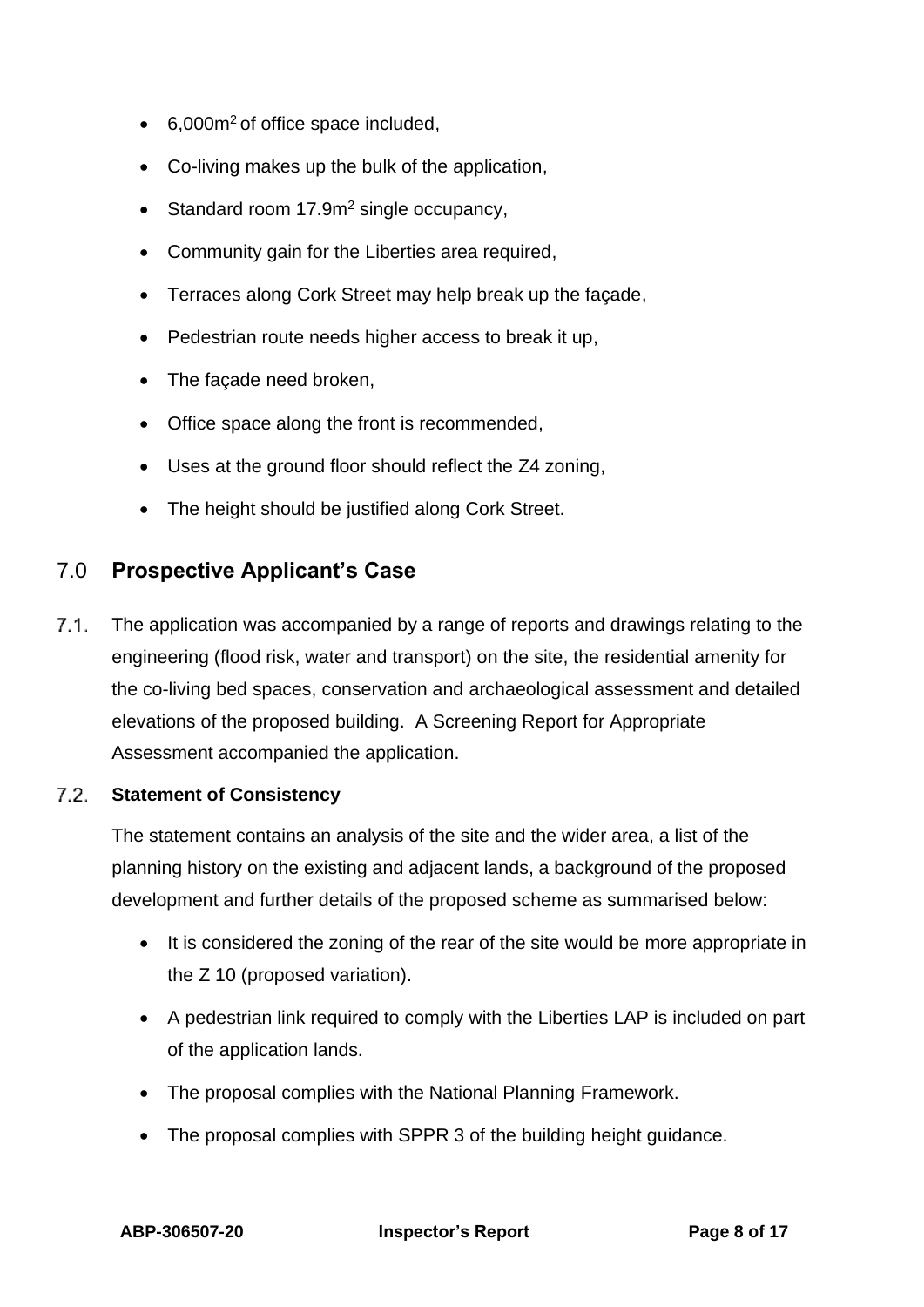## <span id="page-8-0"></span>8.0 **Planning Authority Submission**

 $8.1.$ In compliance with section  $6(4)(b)$  of the 2016 Act the planning authority for the area in which the proposed development is located, Dublin City Council, submitted a note of their section 247 consultations with the prospective applicant and also submitted their opinion in relation to the proposal. These were received by An Bord Pleanála on 23<sup>rd</sup> of January 2020, and are summarised below

### Zoning

- The residential use is permissible under the Z4 zoning along Cork Street although only open for consideration in the Z6 zoning at the rear of the site.
- The proposed development would be contrary to the zoning.
- Variation No 20 aims to rectify the zoning on underutilised Z6 lands.
- The pre application is submitted on the assumption the variation No 20 will be adopted.
- The application was advised during S 247 that the variation would not be voted on until the March Council meeting.

### Shared accommodation

- There have previously been third party concerns in relation to the overconcentration of this type of accommodation in the area.
- There has been a number of student accommodation granted in the vicinity.

### **Design**

- The pedestrian access is only indicative and dependant on the letters of consent from adjoining land owners.
- The gates and fencing around the communal amenity area require additional detailing.
- Z4 plot ratio 2.0-3.0, site coverage –80%
- Z6 plot ratio- 2.0-3.0, site coverage- 60%
- The Liberties LAP has a max height of 24m.The proposal would be in keeping with the scale of the newer permitted developments in the area.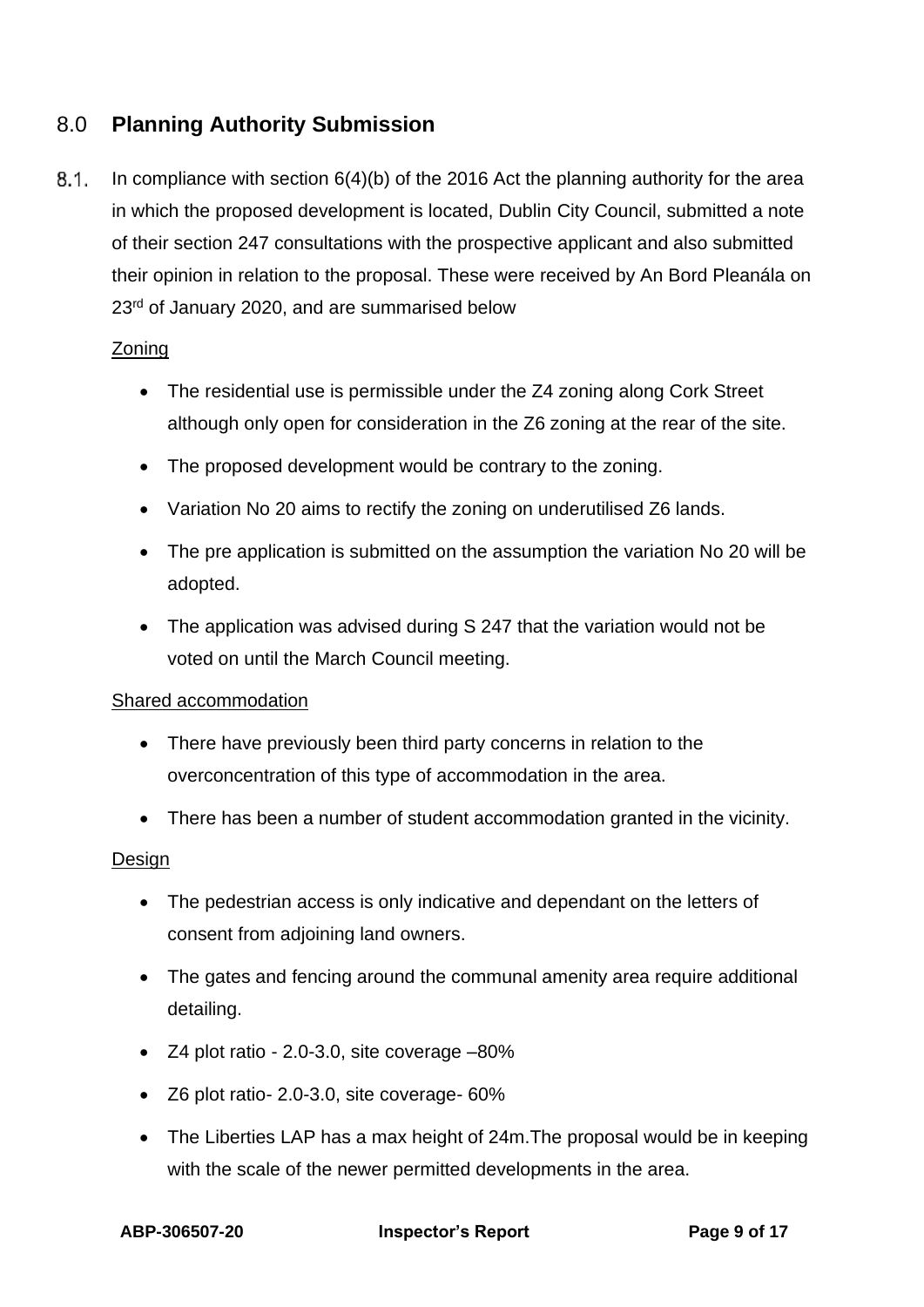- There are no balconies on the scheme.
- 10% would be north facing, which having regard to the amenity area is considered acceptable.
- Section 5.17 of the apartment standard is complied with although it is considered there is an insufficient number of kitchen areas provided for each floor.
- The windows the eastern side elevation of Barbazon House would be significantly overshadowed and enclosed by the development.
- There is concern the south facing apartments would unduly overlook the rear elevation of Brabazon House apartments 13.2m away.

### **Transportation**

- Direct access to the cycle ramp should be provided by a more direct route from Cork Street, rather than around the perimeter.
- There should be no overhang onto the public footpath
- There are concerns in relation to the pedestrian safety and security due to the design of the route and limited passive surveillance.
- Swept path analysis for the emergency vehicle is not provided.
- Justification for the loading bay along a QBC is required and a service strategy is required.
- Clarification on the provision of staff cycle facilities including shower and change should be provided.
- The Modal Split baseline as submitted in the TTA requires review (i.e. no peak hour referenced in the residential travel plan & 12% private car travel expected).

### Drainage

- Requirement for a SuDS master plan layout incorporating all features
- Clarification on how to manage surface water flow from two separate catchments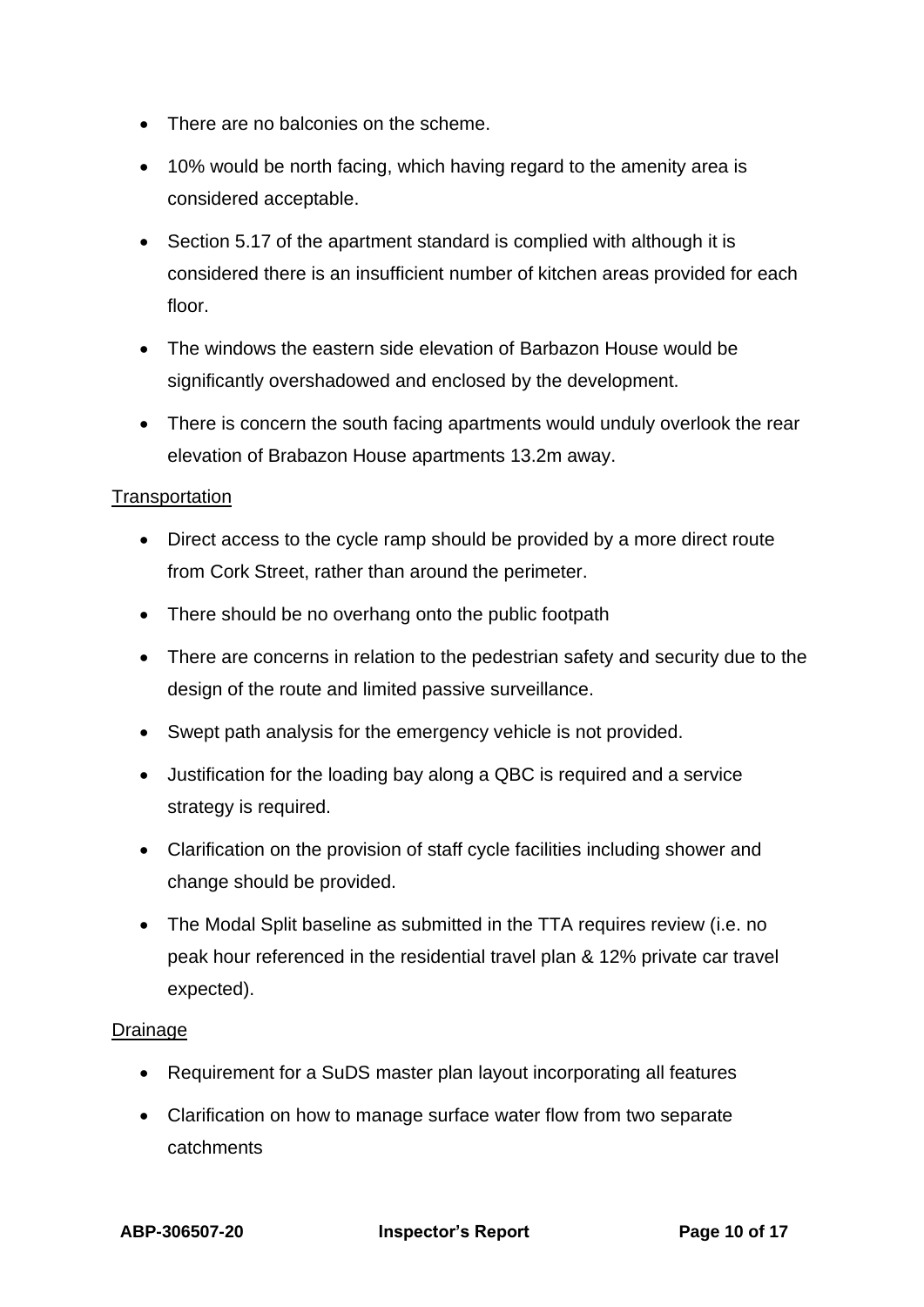- There are discrepancies between the attenuation tank invert/cover levels and those used on the attenuation calculations.
- Layout drawings indicating overland flow routes
- Basement Impact Assessment.

### Parks

- The pedestrian link should be of a high quality with passive surveillance to prevent anti-social behaviour.
- Additional planting along Cork Street along the paved area will ensure the greening of Cork Street.
- The site should be surveyed for invasive species.
- <span id="page-10-0"></span>• There should be clarity if the PV panels are proposed with sedum roof under.

## 9.0 **Consultation**

 $9.1.$ Irish Water has issued a Confirmation of Feasibility (CoF) for 320 apartment units, I no. retail unit, 1 no. café and 1 no. office. Upgrades to the public water network require an extension of the mains at Dolphin Barn which can be delivered by IW but the cost shall be borne by the applicant. An upgrade to an existing 12" trunk is currently being upgraded by IW and should be completed by Q2 2020.

## <span id="page-10-1"></span>10.0 **The Consultation Meeting**

- 10.1. A Section 5 Consultation meeting took place at the offices of An Bord Pleanála on the 06th of March 2020, commencing at 11.30 am. Representatives of the prospective applicant, the planning authority and An Bord Pleanála were in attendance. An agenda was issued by An Bord Pleanála prior to the meeting, as detailed below:
	- 1. Z6 Land Use Zoning.
	- 2. Development Strategy for the site to include inter alia:
		- $\triangleright$  Public realm, connectivity and permeability through the site.
		- ➢ External materials.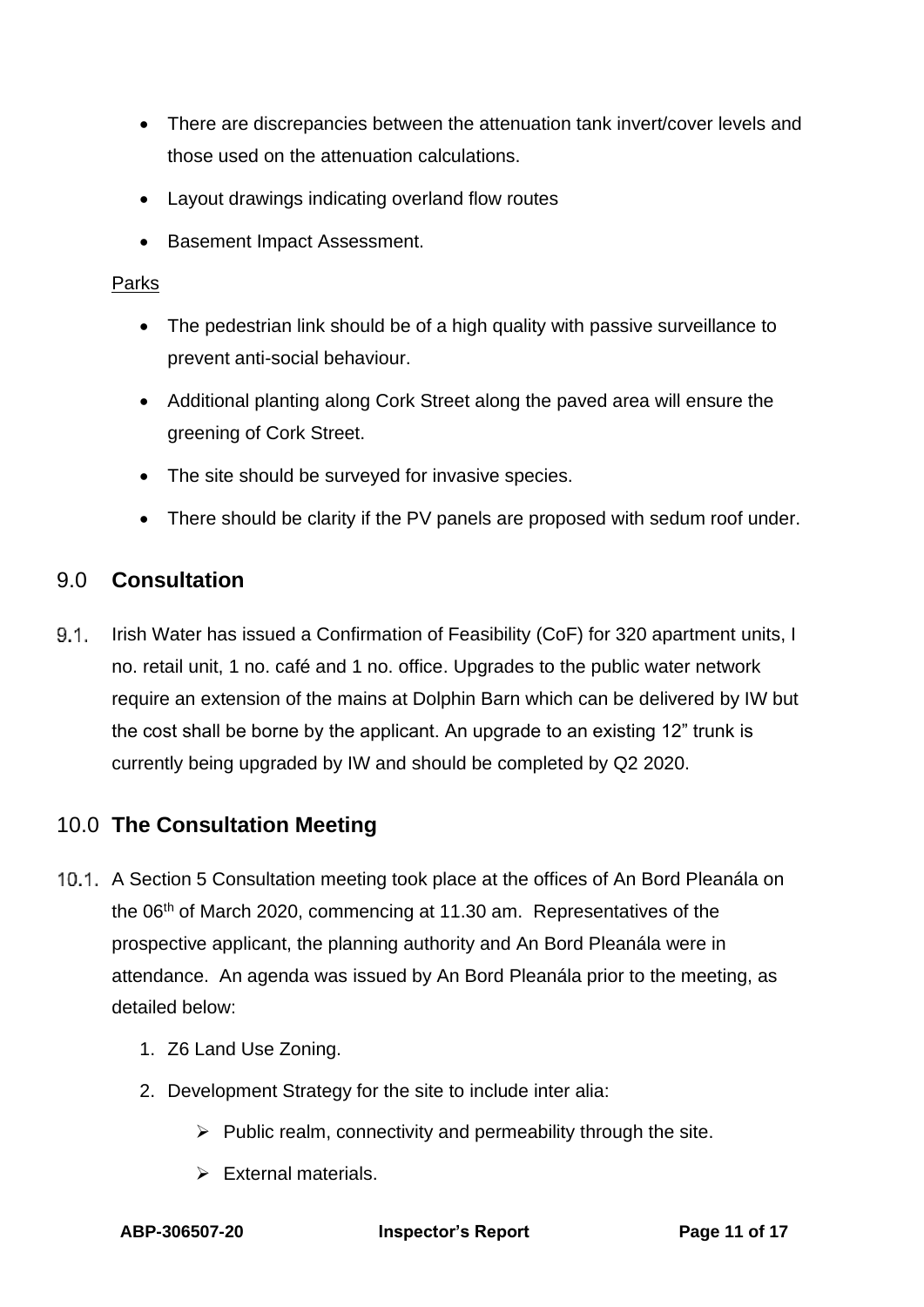- $\triangleright$  Design of the ground floor/ entrance.
- $\triangleright$  Relationship and treatment with adjoining sites.
- 3. Residential Amenity.
- 4. Transport and Traffic.
- 5. Drainage Matters.
- 6. Any other matters.
- 10.2. In relation the **Z6 Land Use Zoning**, An Bord Pleanála representatives sought further elaboration/discussion/consideration on the following:
	- The acceptability of a proposed scheme for 100% residential on lands designated as Z6 taking into consideration the specific objectives detailed in the Dublin City Development Plan for this land use zoning.
	- The time limits and potential for the adoption of Variation No 20 and the possibility of the rezoning of the Z6 lands which would permit the proposed development in principle.
- 10.3. In relation the Development Strategy, An Bord Pleanála representatives sought further elaboration/discussion/consideration on the following:
	- The design of the ground floor façade, the requirement for the proposed overhang along the entrance, set back and inclusion of a ramped area along Cork Street and the location of the Flood Zone along Cork Street, bounding the site.
	- The design and layout of the proposed pedestrian route between Cork Street and John Street South including compliance with Liberties LAP, active surveillance, treatment and finish and the integration of the right of way on the most northern part of the site onto John Street South.
	- The design and layout of the proposed building, the proposed treatment along the interface of the adjoining building to the north of the site and any the potential implications of the proposal preventing future development on the adjoining site.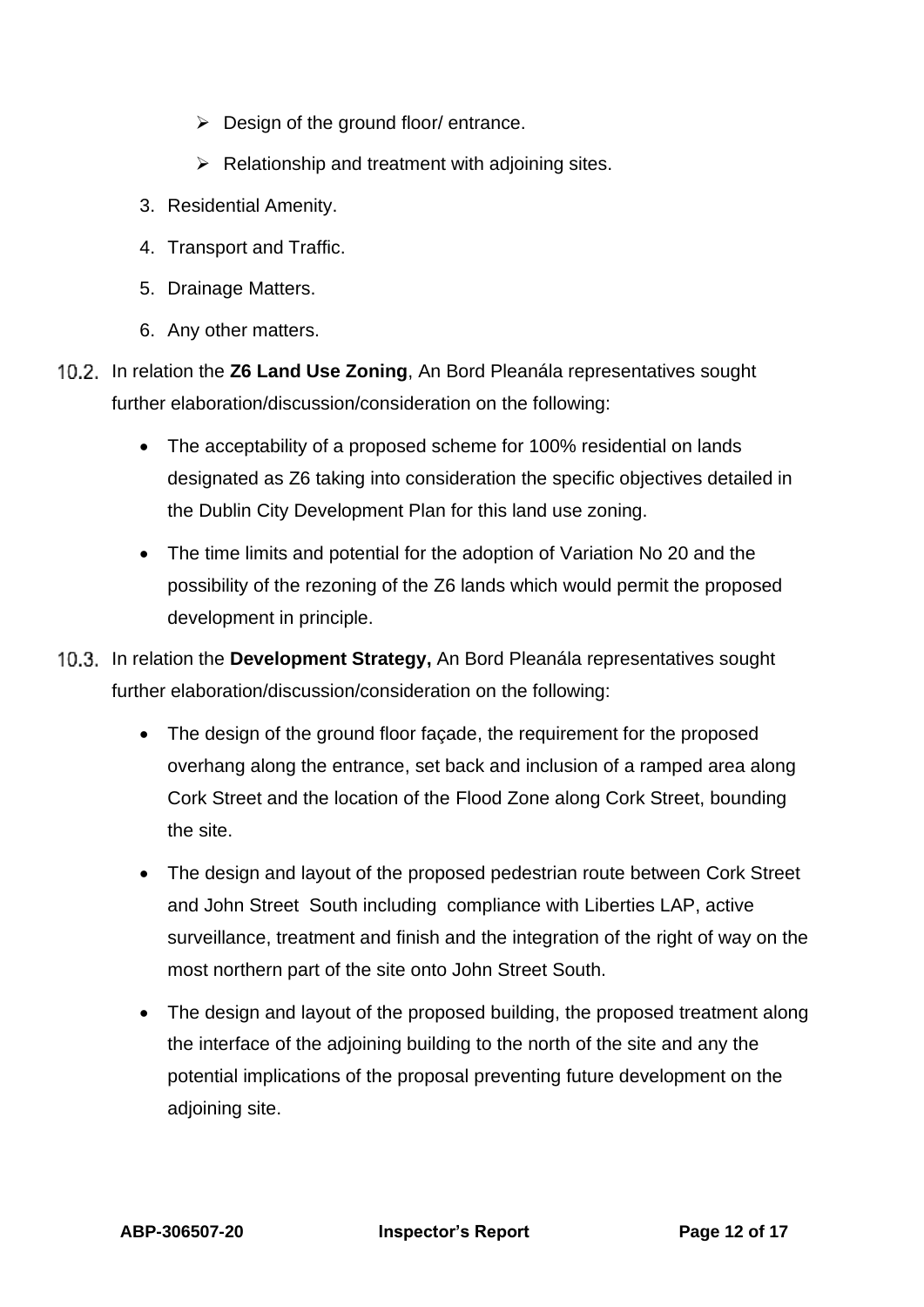- The palate and type of materials on the elevation of the proposed building, the proposed pedestrian thoroughfare and the open space areas around the site.
- The overall design of the building, having regard to the context to the area, justification of the height of the building along Cork Street and the interaction with those buildings and developments which have been recently granted and/or developed in the vicinity of the site.
- 10.4. In relation the **residential amenity**, An Bord Pleanála representatives sought further elaboration/discussion/consideration on the following;
	- The impact of the proposed development on Barbazon Apartments, to the west of the site, including the potential for overlooking, overshadowing and overbearing onto this site.
	- The size and occupancy of the bed spaces provided, compliance with Table 5a of the Sustainable Urban Housing: Design Standards for New Apartments, Guidelines for Planning Authorities' (2018) and the inclusion of kitchen facilities within the bed spaces.
	- The quantum and quality of residential amenity within the overall scheme, including the amount of communal facilities provided for the bed spaces, the compliance with Table 5b and compliance for any compensatory communal support facilities and amenities in line with SPPR 9 of the Sustainable Urban Housing: Design Standards for New Apartments, Guidelines for Planning Authorities' (2018).
- 10.5. In relation the **transport and traffic** An Bord Pleanála representatives sought further elaboration/discussion/consideration on the following
	- The design and layout of the pedestrian thoroughfare, the location of the bicycle parking spaces associated with the development in the pedestrian area, the surveillance of this pathway including the integration of public lighting and the possibility of a gated access.
	- The design and layout of the public realm along the front of the site onto Cork Street, the design of the layby, inclusion of loading and delivery's and the integration of an appropriate service strategy for the site.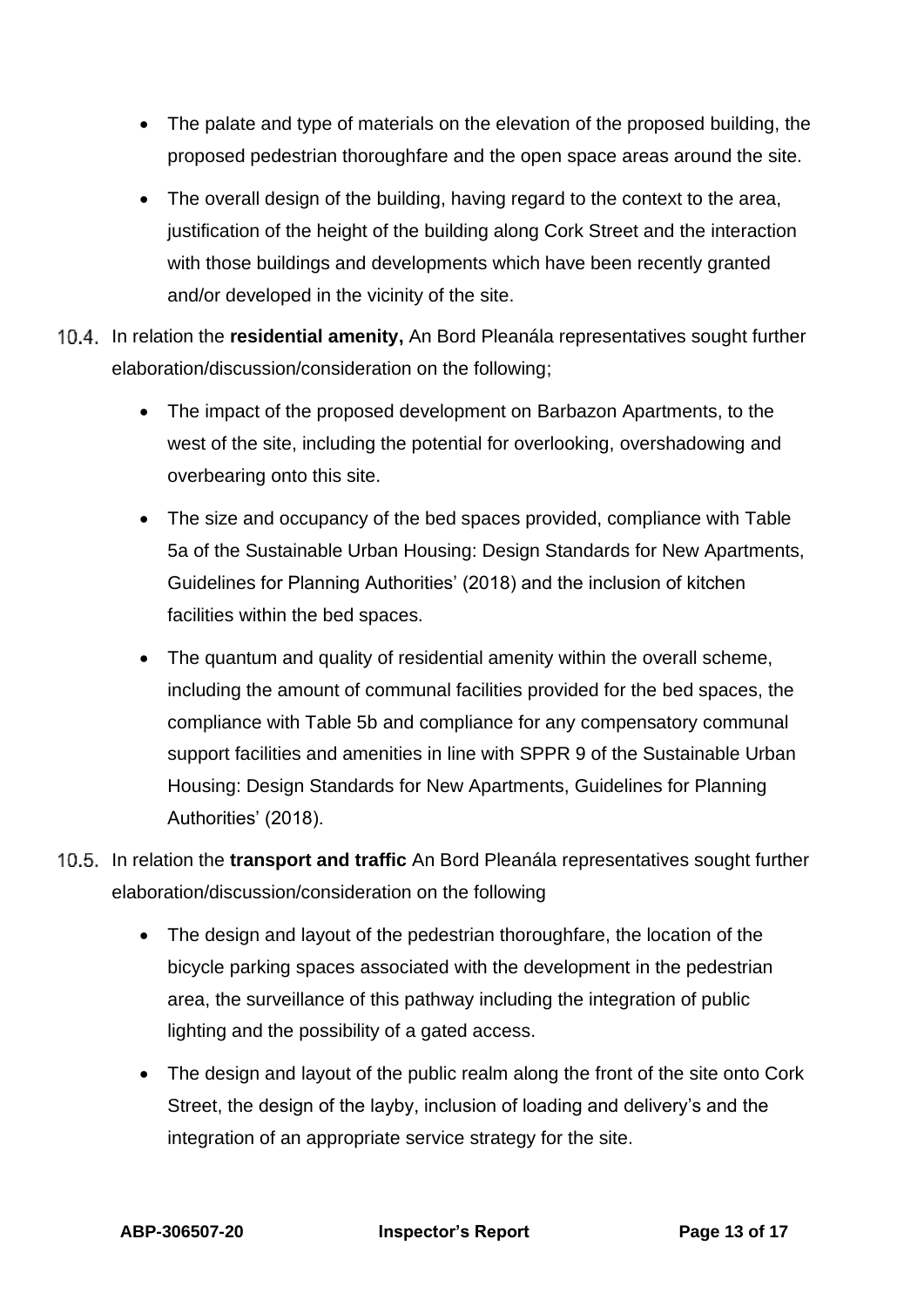- 10.6. In relation the **Drainage Matters**, An Bord Pleanála representatives sought further elaboration/discussion/consideration on the following
	- Issues raised by the Planning Authority in relation to the surface water including the appropriate provision and integration of SuDS measures, attenuation calculations and a Basement Impact Assessment.
- 10.7. In relation the Any Other Business, An Bord Pleanála representatives sought further elaboration/discussion/consideration on the following;
	- The submission of a Flood Risk Assessment including any flood alleviation measures proposed and the implementation of the River Poddle flood alleviation works.

## <span id="page-13-0"></span>11.0 **Assessment**

Based on the entirety of the information before me, it would appear that the proposed development falls within the definition of Strategic Housing Development, as set out in section 3 of the Planning and Development (Housing) and Residential Tenancies Act 2016.

I have examined all of the information and submissions before me including the documentation submitted by prospective applicants, the submissions of the planning authority and the discussions which took place at the tripartite meeting. I have had regard to both national policy, via the section 28 Ministerial Guidelines and local policy via the statutory plans for the area.

### **Conclusion**

I recommend that the Board serve a notice on the prospective applicant, pursuant to Section 6(7)(b) of the Planning and Development (Housing) and Residential Tenancies Act 2016, stating that it is of the opinion that the documentation submitted with the consultation request under section 5(5) of the Act **requires further consideration and amendment** in order to constitute a reasonable basis for an application under section 4 of the Planning and Development (Housing) and Residential Tenancies Act 2016.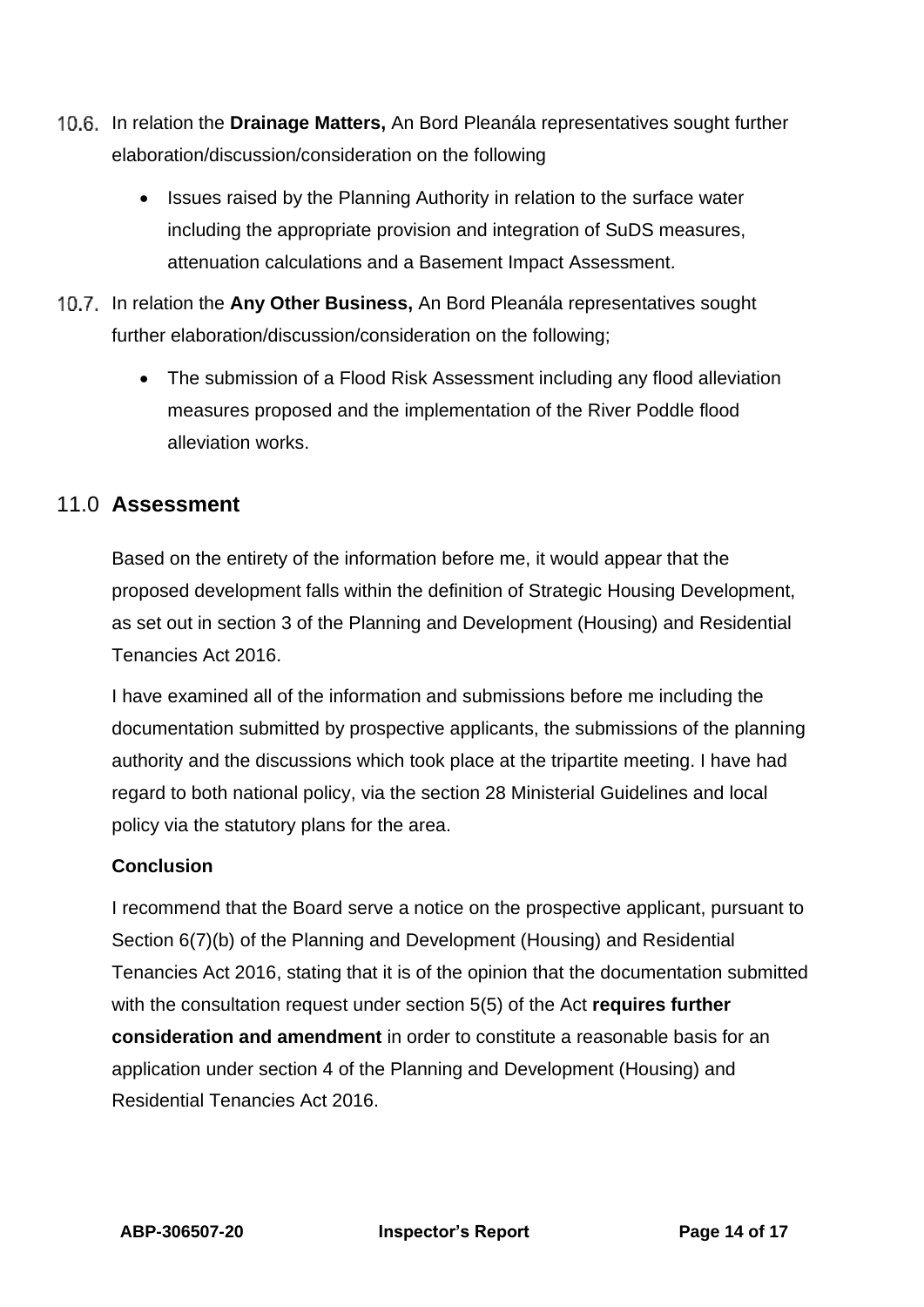## <span id="page-14-0"></span>12.0 **Recommended Opinion**

The Board refers to your request pursuant to section 5 of the Planning and Development (Housing) and Residential Tenancies Act 2016. Section 6(7)(a) of the Act provides that the Board shall form an opinion as to whether the documents submitted with the consultation request (i) constitute a reasonable basis for an application under section 4 of the Act, or (ii) require further consideration and amendment in order to constitute a reasonable basis for an application under section 4.

Following consideration of the issues raised during the consultation process, and having regard to the opinion of the planning authority, An Bord Pleanála is of the opinion that the documentation submitted **requires further consideration and amendment to constitute a reasonable basis for an application for strategic housing development to An Bord Pleanála**.

### Z6 Zoning

1. Further Justification/ consideration of the documents as they relate to provision of and entirely residential proposal having regard to compliance with the Z6 zoning *'To provide for the creation and protection of enterprise and facilitate opportunities for employment creation'*, to the north of the site and at the rear of 109-114 Cork Street. In this regard integration of other lands uses are necessary in order to comply with the specific objective in the Dublin City Council Development Plan 2016-2022 which states that residential is open for consideration on lands zoned Z6 but is seen as subsidiary to the primary use as employment zones.

Pursuant to article 285(5)(b)(i) and (ii) of the Planning and Development (Strategic Housing Development) Regulations 2017, the prospective applicant is hereby notified that the following specific information should be submitted with any application for permission:

1. A report that addresses issues of residential amenity (both existing residents of adjoining development and future occupants), specifically with regards to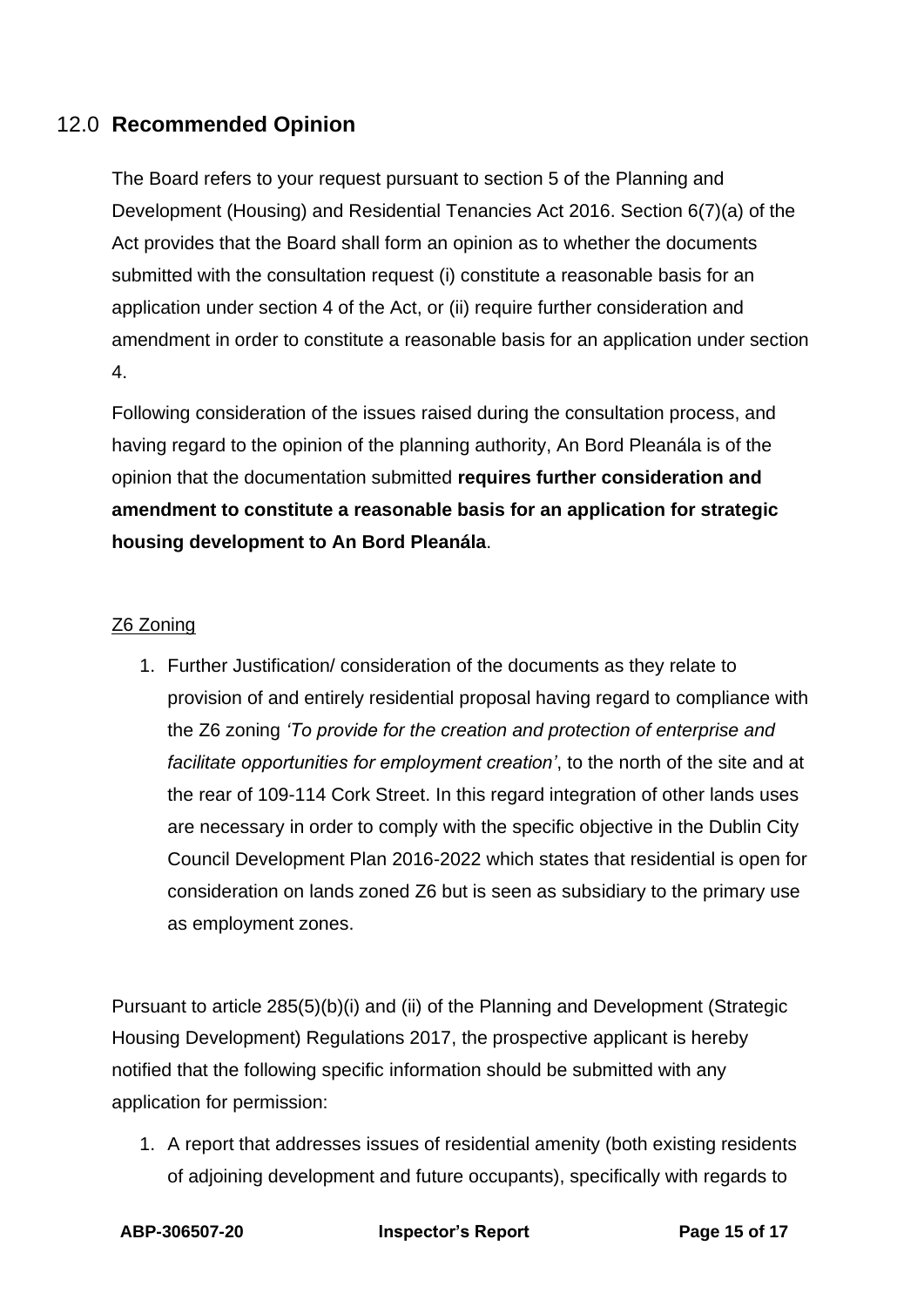overlooking, overshadowing and overbearing. The report shall include full and complete drawings illustrating daylight and sunlight analysis for existing and proposed apartments and all open space areas

- 2. A detailed schedule of accommodation which indicates consistency with relevant standards in SSPR 9 of the Sustainable Urban Housing: Design Standards for New Apartments, Guidelines for Planning Authorities' (2018) including a report which addresses the use of compensatory communal residential support facilities and amenities for any proposed non-compliance with Table 5a and 5b.
- 3. Additional CGIs/visualisations/3D modelling and cross section drawings showing the proposed development relative to existing and proposed developments in the vicinity, including justification for an increase height at this location relative to the surrounding area.
- 4. Details of all materials proposed for buildings, open spaces, paved areas, boundary and landscaped areas.
- 5. An updated Flood Risk Assessment including any updated modelling or flood alleviation measures currently underway or proposed to the River Poddle.

Pursuant to article 285(5)(a) of the Planning and Development (Strategic Housing Development) Regulations 2017, the prospective applicant is informed that the following authorities should be notified in the event of the making of an application arising from this notification in accordance with section 8(1)(b) of the Planning and Development (Housing) and Residential Tenancies Act 2016:

- 1. Transport Infrastructure Ireland
- 2. National Transport Authority
- 3. Irish Water
- 4. Minister for Culture, Heritage and the Gaeltacht (archaeology)
- 5. An Taisce- The National Trust for Ireland.
- 6. The Heritage Council.